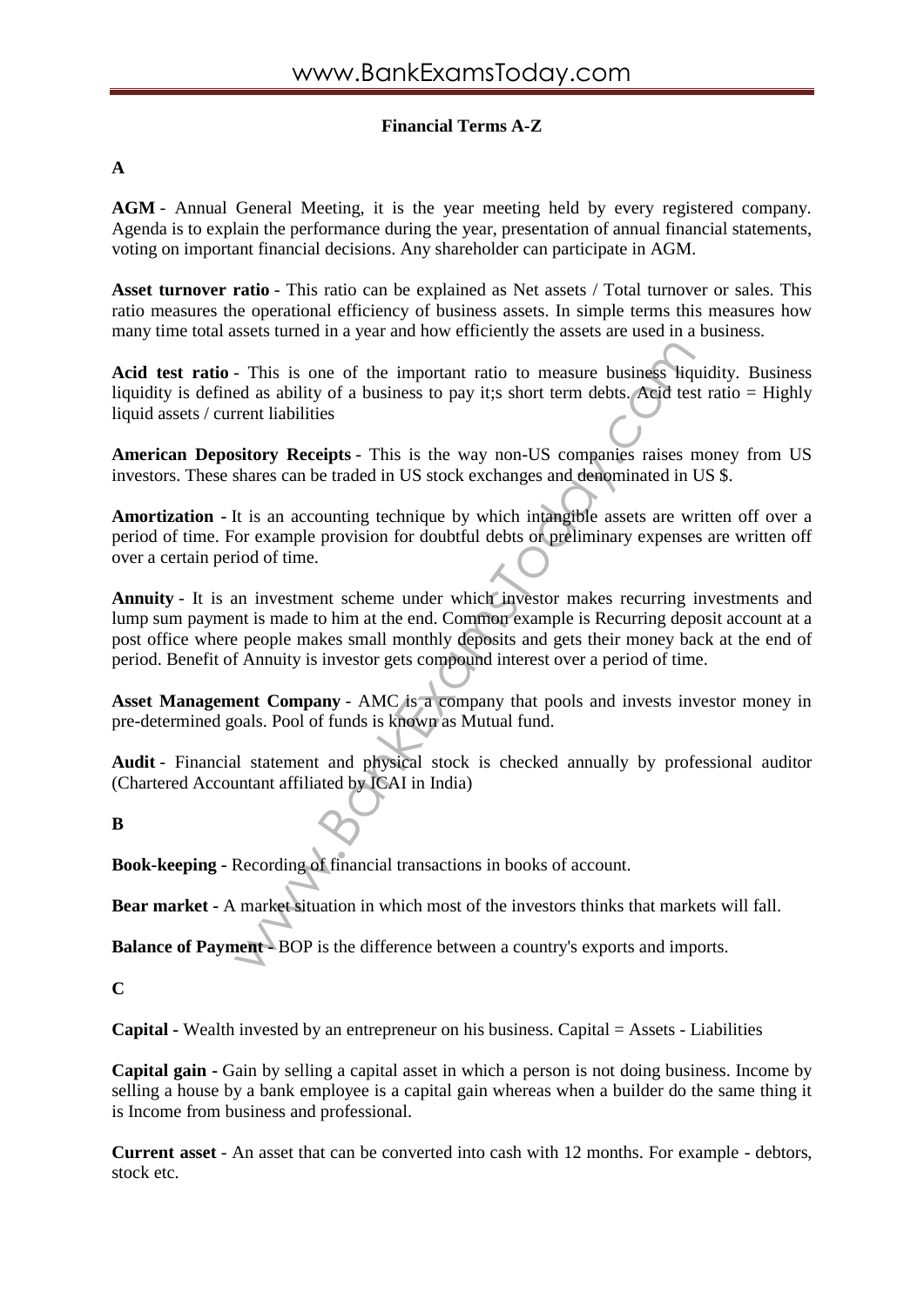**Credit rating -** A ranking applied to an individual, business or a nation based upon its credit history and current financial position. There are various credit rating companies in India such as Crisil.

**CPI** - Consumer price index is measure to find price of a bundle of commodities. CPI is used to measure the inflation in a country.

### **D**

**Debt consolidation -** Debt consolidation is a process by which various loans and converted into a single loan to reduce interest rate and instalment value.

we interest rate and instalment value.<br>
Depreciation is reduction in value of an asset due wear and tear<br>
pele a company purchased a machine in 2005 and planned<br>
2010 the machine will be written off from the books of accou **Depreciation -** Depreciation is reduction in value of an asset due wear and tear over a period of time. For example a company purchased a machine in 2005 and planned to charge 20% depreciation. In 2010 the machine will be written off from the books of account.

**Dividend -** Dividend is the amount per share paid by a company to its shareholders. Dividend value is based upon company's profitability.

**Dividend payout ratio** - It is the ratio of dividend paid per share and EPS (Earning per share) **Double entry bookkeeping -** It is a method of bookkeeping in which every transaction is recorded two accounts. Once in debit side and once in credit side.

**E**

**Earning per share -**Earnings made by a company in a financial year divided by number of issued shares.

**Equity -** Value of a business. Equity = Total assets - Total liabilities

**Ex-divided -** Ex-dividend means without dividend. When a seller makes a ex-dividend sales contract then he is entitled to get dividend or interest payment.

**EBIT -** Earning before interest and taxes

**EBT -** Earning before tax

**EAT -** Earning after tax

**F**

**Face value -** The amount mentioned on face of a bond certificate.

**Fixed assets -** Assets which can be seen such as machinery

**Financial year -** A period of 12 months from 1st April to 31st march

**Fundamental analysis -** Analysis of a company based upon financial and operational performance.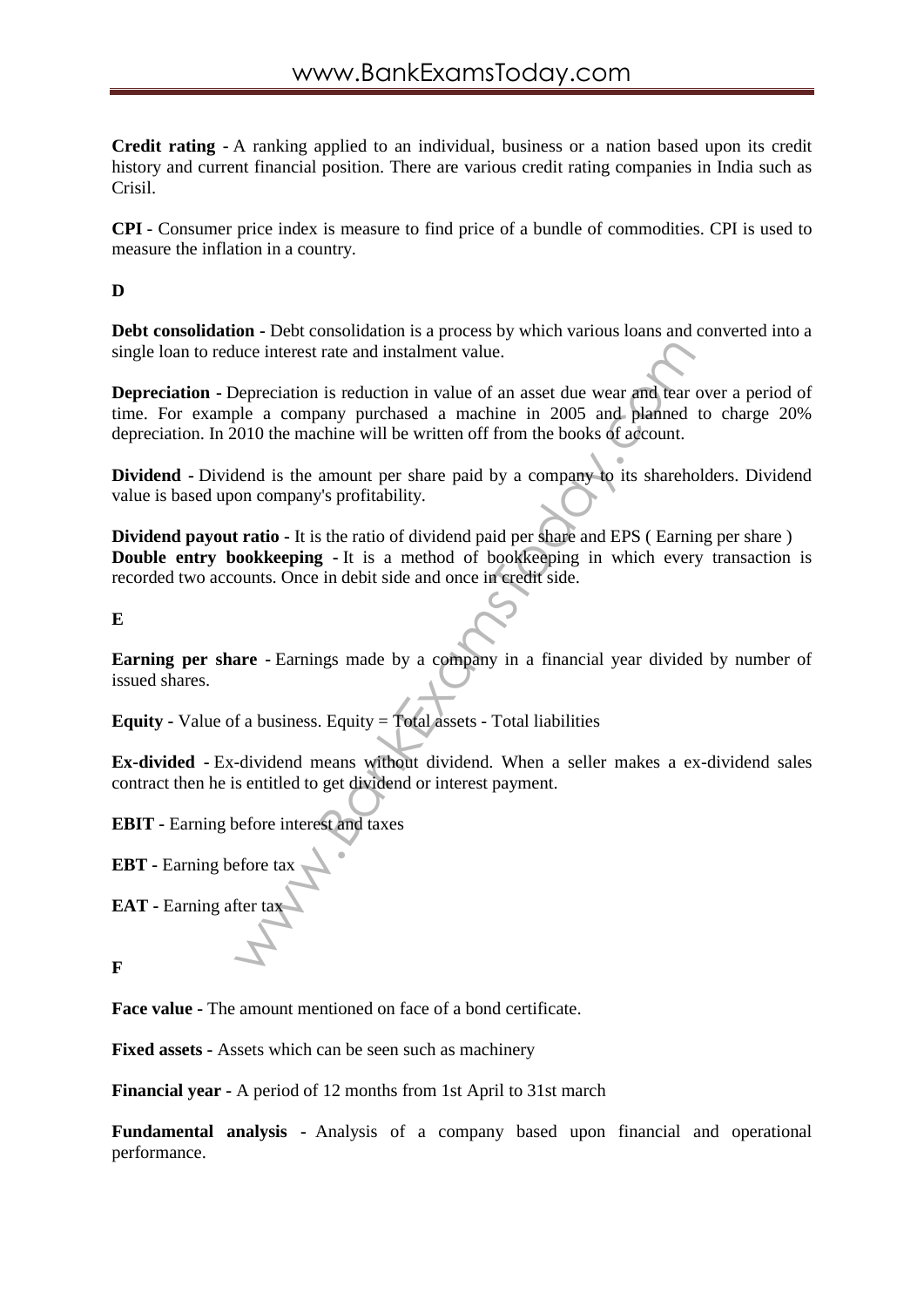**Fiscal policy -** Income and expenses management by Government.

**Flat rate -** Rate of interest in a contract which remains same irrespective of market rate in future.

**Floating rate -** Rate of interest which changes with change in market rate.

**Fund manager -**A person who manages a mutual fund and tries to maximize fund's returns while sticking to fund's objectives.

**G**

**Gearing** - It is the ratio of debt to equity

**Goodwill** - Intangible assets that defines firm's reputation in monetary terms.

**Gross profit** = Net sales - Net purchases - Direct expenses

**GDP** - Gross domestic product is the aggregate value of goods and services produced by every person of a nation.

**GST** - Goods and services tax is the same tax system for everything. It is proposed that GST will replace the multi tax system in India by 2015.

**H**

e ratio of debt to equity<br>gible assets that defines firm's reputation in monetary terms<br>et sales - Net purchases - Direct expenses<br>mestic product is the aggregate value of goods and services pro<br>at services tax is the same **Hedging -** Hedging is a technique used by investors to protect themselves from adverse price movements. Derivatives are used for hedging in which hedgers takes the risk of price fluctuations.

**Hedge funds -** Mutual funds which invests in derivatives

### **I**

**Index -** It is statistical measure used to find price variations in market. In stock markets most dominating stocks are grouped to make an index. For example - Sensex.

#### **Income statement**

A statement that represents both income and expenditure of a business during a specific period of time.

**IPO -** Initial public offer is issue of stocks for the first time in the market.

**Intangible assets** – Assets which can't be seen but have value for business. For example – Goodwill.

**Indemnity –** A legal contract under which one party promises to pay another for any loses incurred to them by their acts.

**Interest rate risk –** Risk that value of financial assets will deteriorate because of fall in interest rate. For example value of bonds decreases with decrease in interest rate.

**Irredeemable stocks –** Stocks which can't be exchanged for cash in future.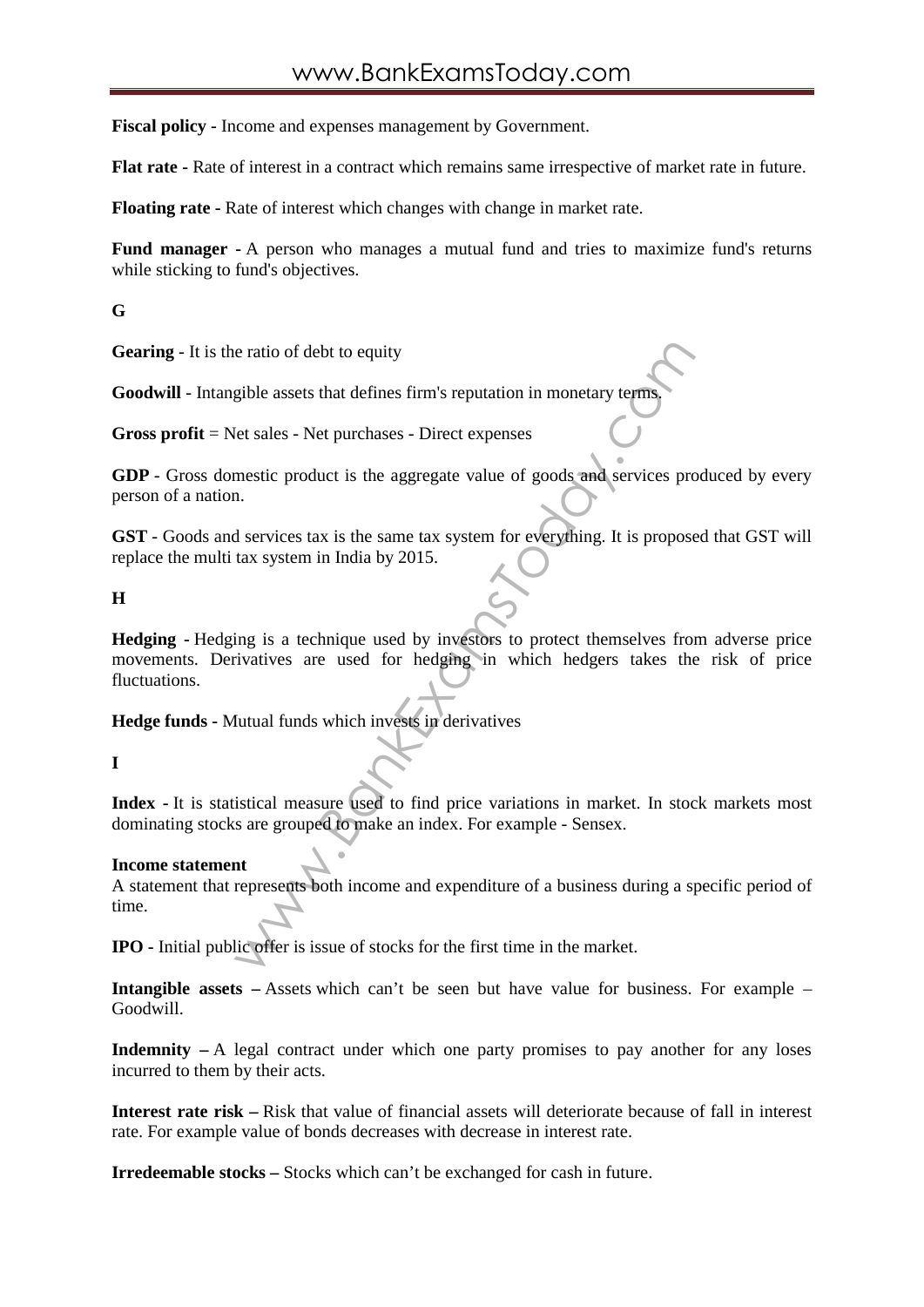**Indirect Costs -** Indirect cost is a cost incurred on product that is not directly related to its production.

**J**

**Junk fund**  $-A$  fund which invests investor's money in junk investments means high risk investments which high returns.

**K**

**KYC –** Know Your Customer policy is mandatory in India and every investor irrespective of his investment volume needs to furnish his identity and residence details.

**L**

**Libor –** London

**Liquidity** – Ability of a business to pay off its short term debts with current assets. Currently NISL is facing liquidity crunch.

**Liquid assets –** Assets which can be readily converted into cash

**Liquid ratio –** Liquid assets/Current liabilities

**Limited liability –** Liability of an individual or a business up to the value of investment made in a business

**M**

**Monopoly -** A situation in market where there are many buyers but a single seller exist.

**Money market -** Market dealing in short term lending and borrowing of funds. Also know as Cash market.

our Customer policy is mandatory in India and every investor in<br>the needs to furnish his identity and residence details.<br>
ity of a business to pay off its short term debts with current a<br>
indiversion.<br>
Assets which can be **Monetary policy -** Set of actions by Central bank of a country ( RBI in case of India) to control the supply of money. These actions included increase in interest rate, open market purchases, changing commercial bank's reserve funds ratio (SLR) etc.

**Marginal cost -** Additional cost to produce an extra unit of product.

**Margin -** Amount of profit added to cost price of each unit of a product

**Margin call -** Margin call term is used in two situations. **First** - Whenever a lender gives a secured loan and loan value is a fixed percentage of loan then whenever the value of security decrease below the decided ratio then lender given a margin call to borrower to bring loan to security ratio to decided level. **Secondly** in stock exchanges traders trades in various securities by paying 20-30% of the value of securities. Whenever the value of security goes below that margin, broker gives margin call to trader to bring the margin to desired level.

**Mark-to-market** - As explained above while defining margin call, value of assets in case of securities is measured on daily basis. If the trader's asset value increased, increased value is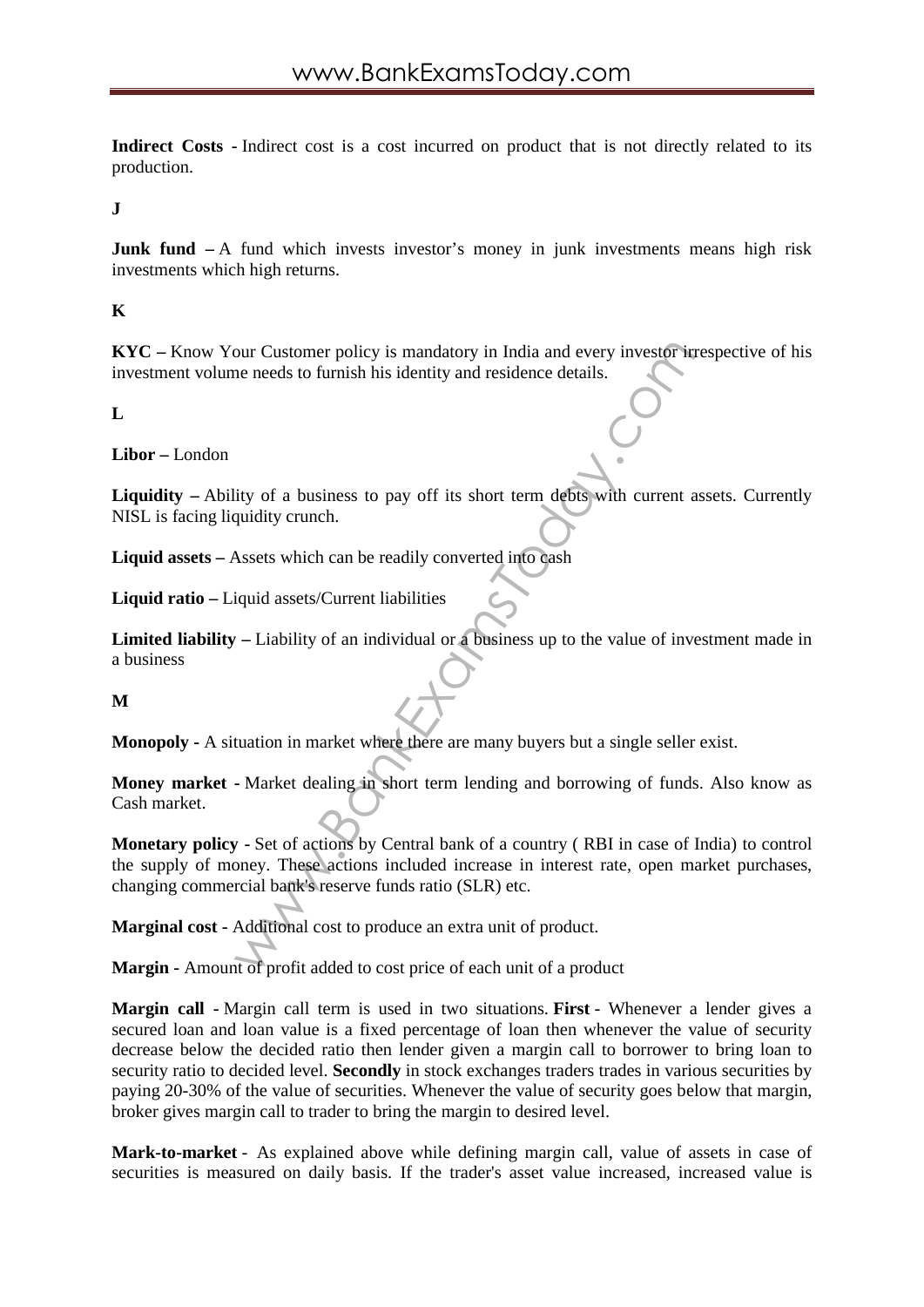transferred to his account. In case the value of assets decreased margin call is made to adjust the margin.

**N**

**NPV -** Net Present Value is aggregate of future cash flows from a project minus total costs. NPV is a capital budgeting technique used to check feasibility of projects.

**Net profit -** Net profit is Gross profit minus indirect cost. See indirect costs

**Net worth -** Net assets - Total liabilities

**Nationalization -** When Government takes control of a business, this is known as nationalization.

**NAV -** Net Assets Value is mutual fund's per unit exchange traded price

## **O**

**Opportunity cost -** Additional cost in production of an addition unit of product.

**Options -** Option is right to buy at pre-determined price at a future date. Option is used for hedging. Options safeguards option-holder from future price fluctuations.

**Overdraft** - Facility given by a bank which allows its customers to withdraw more money than account balance. Overdraft generally have high rate of interest as borrower can demand and return the loan anytime.

## **P**

**Preference shares -** A type of shares having no voting rights and have higher rate of dividend.

- When Government takes control of a business, this<br>
s Value is mutual fund's per unit exchange traded price<br>
states in production of an addition unit of product.<br>
i is right to buy at pre-determined price at a future date Ponzi **schemes -** It is a kind of fraud scheme which use Network marketing as a tool. Investors are paid out of new investments. These schemes end when new investments stop coming and large number of investors wants to withdraw their money. Latest Ponzi scheme in India was "Speak Asia".

**PLR -** Prime lending rate is the minimum rate of interest that is to be charged by a bank. Each bank decides its own PLR.

### **R**

**ROI -** Rate on investment is return divided by value of investment

**Redemption -** Maturity date of a security or a bond

**Recession -** An economic situation of negative growth

**Repo rate** - Rate at which Central bank (RBI in case of India) lends money to commercial banks

**Reverse repo rate** - Rate at which commercial banks lends to central bank